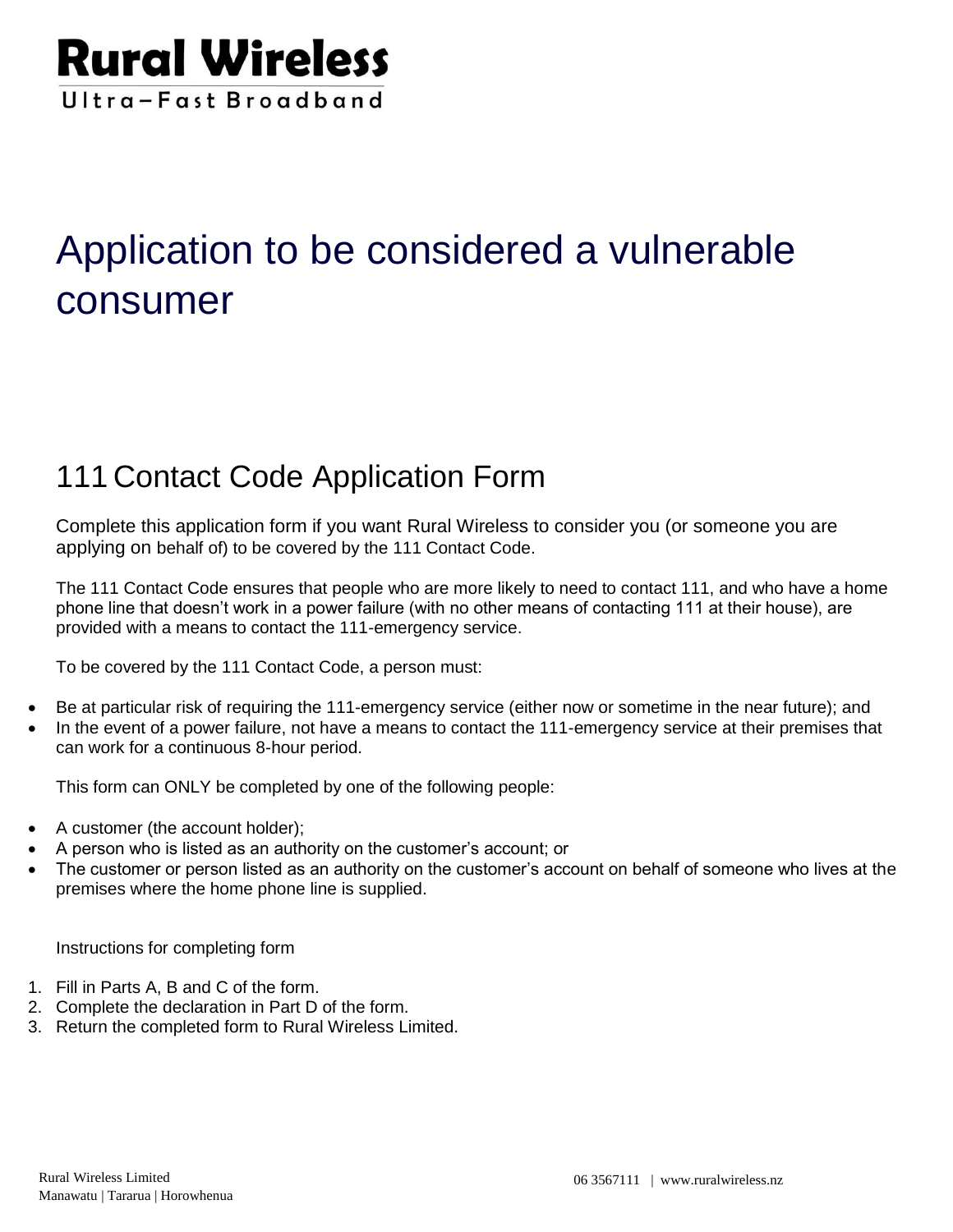### Part A. Personal Details

1. Are you the customer (account holder)?

 $\Box$ Yes (Fill out 3a)  $\Box$  No

2. Are you a person listed as an authority on the customer's account?  $\Box$ Yes (Fill out 3a and 3b)  $\Box$  No

\*You MUST be added as an authority to the customer's account before you make this application

### 3a. Details of customer

| Title: $\circ$ Mr $\circ$ Ms. $\circ$ Mrs $\circ$ Miss $\circ$ Dr $\circ$ Other, please specify<br>What is the customer/household account number (or equivalent) with the provider?<br>Flat street name:<br>City:<br>Flat street name:<br>Postcode:<br>Mobile:<br>Telephone:<br>Email address:<br>Postal address:<br>City Town:<br>Postcode: | First name(s):                               | Surname or family name: |  |  |
|----------------------------------------------------------------------------------------------------------------------------------------------------------------------------------------------------------------------------------------------------------------------------------------------------------------------------------------------|----------------------------------------------|-------------------------|--|--|
|                                                                                                                                                                                                                                                                                                                                              |                                              |                         |  |  |
|                                                                                                                                                                                                                                                                                                                                              |                                              |                         |  |  |
|                                                                                                                                                                                                                                                                                                                                              |                                              |                         |  |  |
|                                                                                                                                                                                                                                                                                                                                              |                                              |                         |  |  |
|                                                                                                                                                                                                                                                                                                                                              |                                              |                         |  |  |
|                                                                                                                                                                                                                                                                                                                                              |                                              |                         |  |  |
|                                                                                                                                                                                                                                                                                                                                              |                                              |                         |  |  |
|                                                                                                                                                                                                                                                                                                                                              | What is the address receiving phone service? |                         |  |  |
|                                                                                                                                                                                                                                                                                                                                              |                                              |                         |  |  |
|                                                                                                                                                                                                                                                                                                                                              |                                              |                         |  |  |
|                                                                                                                                                                                                                                                                                                                                              |                                              |                         |  |  |
|                                                                                                                                                                                                                                                                                                                                              |                                              |                         |  |  |
|                                                                                                                                                                                                                                                                                                                                              |                                              |                         |  |  |
|                                                                                                                                                                                                                                                                                                                                              |                                              |                         |  |  |
|                                                                                                                                                                                                                                                                                                                                              |                                              |                         |  |  |
|                                                                                                                                                                                                                                                                                                                                              |                                              |                         |  |  |
|                                                                                                                                                                                                                                                                                                                                              |                                              |                         |  |  |
|                                                                                                                                                                                                                                                                                                                                              |                                              |                         |  |  |
|                                                                                                                                                                                                                                                                                                                                              |                                              |                         |  |  |
|                                                                                                                                                                                                                                                                                                                                              |                                              |                         |  |  |
|                                                                                                                                                                                                                                                                                                                                              |                                              |                         |  |  |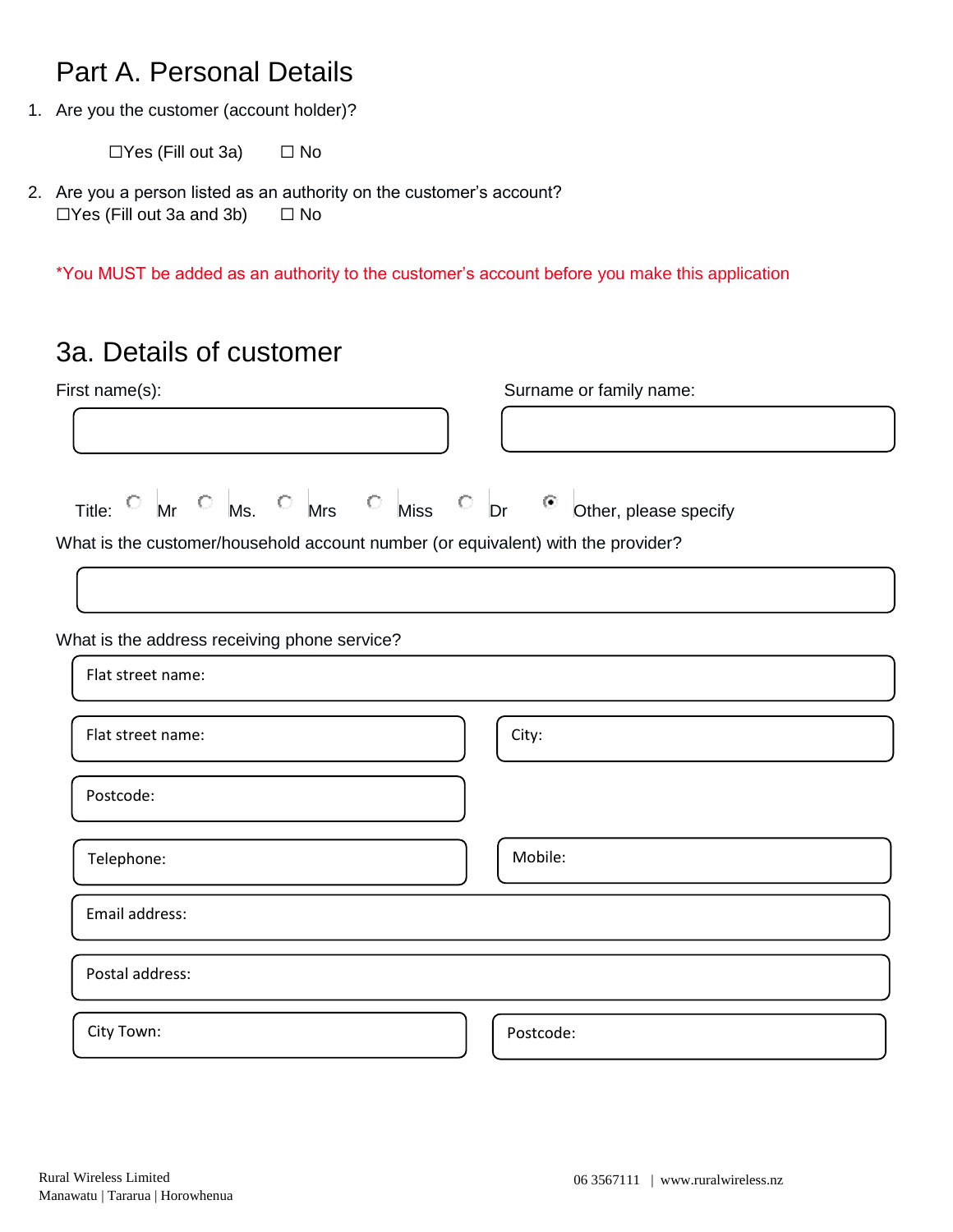## 3b. Details of person listed as an authority on the customer's account

| Preferred first name (if different):                                         |
|------------------------------------------------------------------------------|
|                                                                              |
|                                                                              |
|                                                                              |
|                                                                              |
| $\Box$ MISS<br>$\square$ DR<br>$\Box$ other, please                          |
| Mobile:                                                                      |
|                                                                              |
|                                                                              |
| Postcode:                                                                    |
| 4. What is the preferred method of contact?                                  |
| $\Box$ Email                                                                 |
| 5. Are you making this application for yourself, or on behalf of             |
| $\square$ I am applying to be covered by the 111 Contact Code (Go to Part B) |
| □ I am applying on behalf of someone else (Fill out 5a)                      |
| 5a. Details of person who wants to be covered by the                         |
|                                                                              |
|                                                                              |
| Details of person who wants to be covered by the 111 Contact Code            |
| Preferred first name (if different):                                         |
|                                                                              |
|                                                                              |
|                                                                              |
|                                                                              |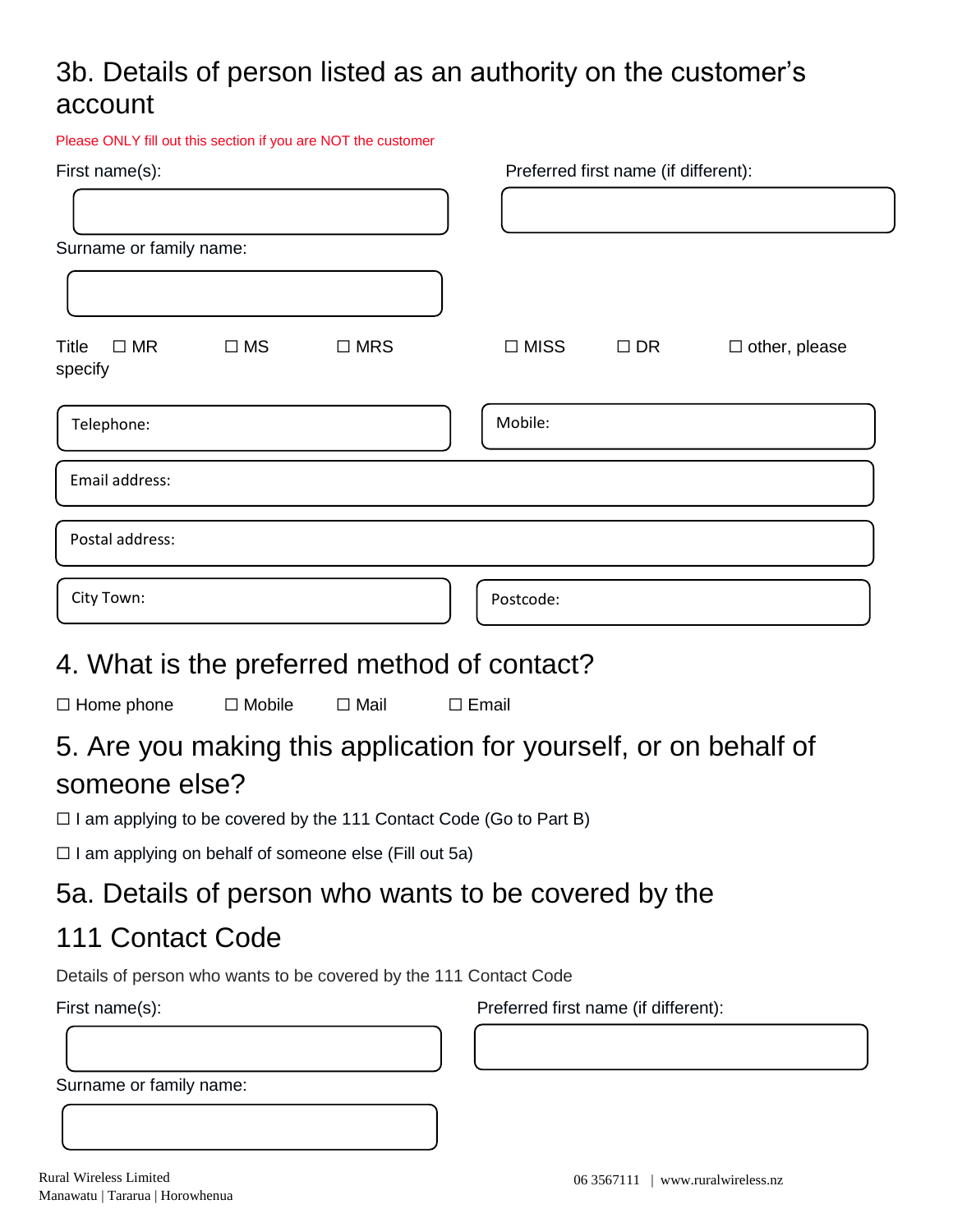## Part B. Information on the person at particular risk

How to complete Part B:

Read Guidance Note 1 (Provided in Part E) Complete Q6 and Q7

## 6. Please select which category most closely relates to the specific circumstance of the person who wants to be covered by the 111 Contact Code?

☐ Health ☐ Safety ☐ Disability

## 7. Is the specific circumstance of the person permanent or temporary?

\*If you selected 'Temporary', what is the estimated period of time the category of particular risk will apply to the person?

## Part C. Supporting information

How to complete Part C:

Read Guidance Note 2 (Provided in Part E) Complete Q8

# 8. What information is being provided in support of the

### application?

 $\Box$  Sufficient evidence to support that you (or the person you are applying on behalf of) is (or will become) at particular risk of requiring the 111-emergency service (fill in 8a)

OR

□ Details of a nominated person we can contact to verify that you (or the person you are applying on behalf of) is (or will become) at particular risk of requiring the 111-emergency service (fill in 8b and 8c)

## 8a. Sufficient evidence to support that you (or the person you are applying on behalf of) is (or will become) at particular risk of requiring the 111-emergency service

#### \*Please attach this supporting evidence to your application

Please describe the supporting evidence you are providing: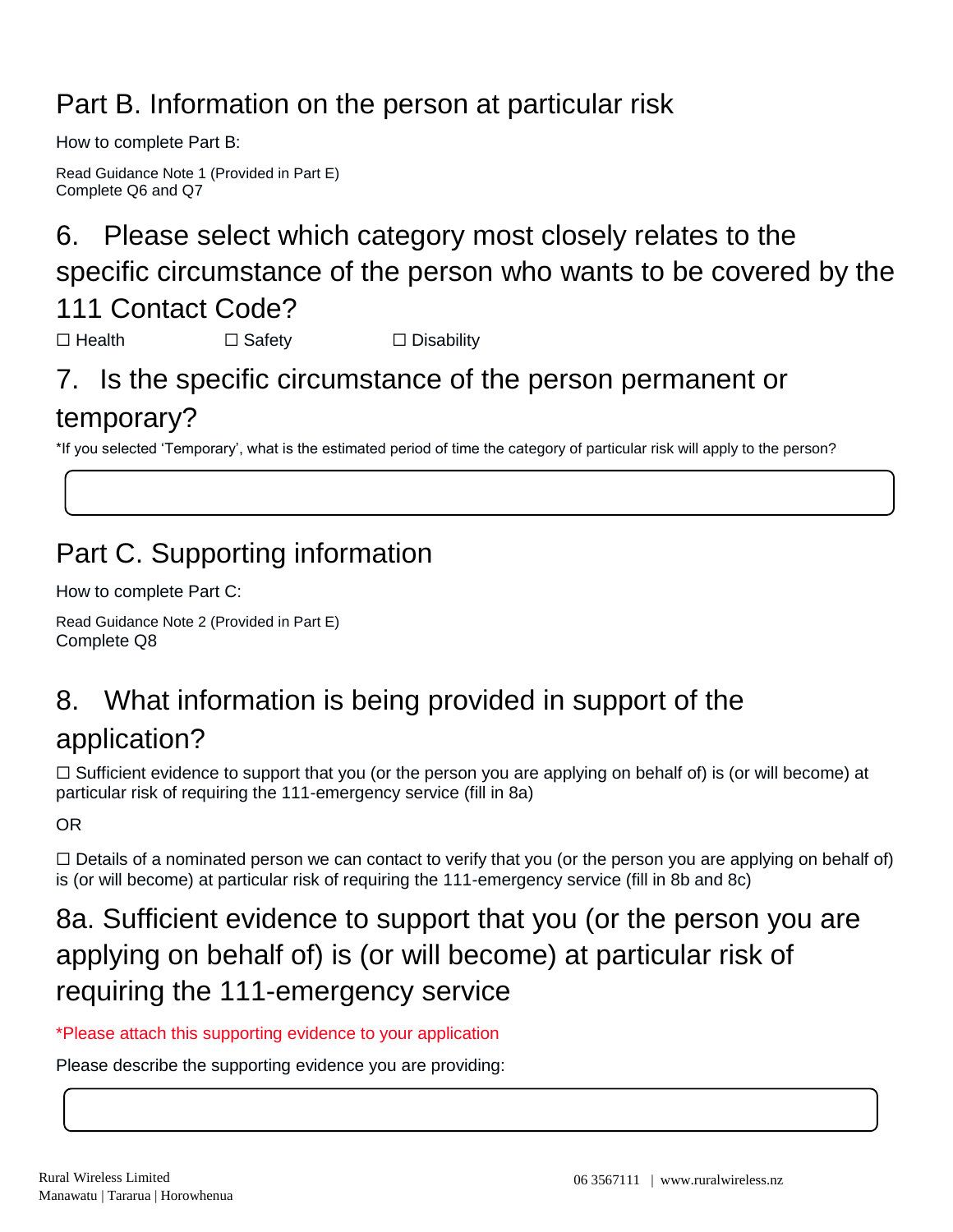## 8b. Details of nominated person

Details of nominated person we can contact to verify that you (or the person you are applying on behalf of) is (or will become) at particular risk of requiring the 111-emergency service.

| First name:     | Surname or family name:       |
|-----------------|-------------------------------|
| Occupation:     | Organization (if applicable): |
| Telephone:      | Mobile:                       |
| Email address:  |                               |
| Postal address: |                               |
| City Town:      | Postcode:                     |

### 8c. Declaration regarding nominated person

\*Please note that if you are making this application on behalf of someone else, before completing this declaration, you MUST have received permission from that person to authorise us to contact the nominated person.

I authorise Rural Wireless to contact (Full name of nominated person)

for the purposes of verifying that I (or the person I am applying on behalf of) is (or will become) at particular risk of requiring the 111-emergency user.

Signature: Date: Date: Date: Date: Date: Date: Date: Date: Date: Date: Date: Date: Date: Date: Date: Date: Date: Date: Date: Date: Date: Date: Date: Date: Date: Date: Date: Date: Date: Date: Date: Date: Date: Date: Date: D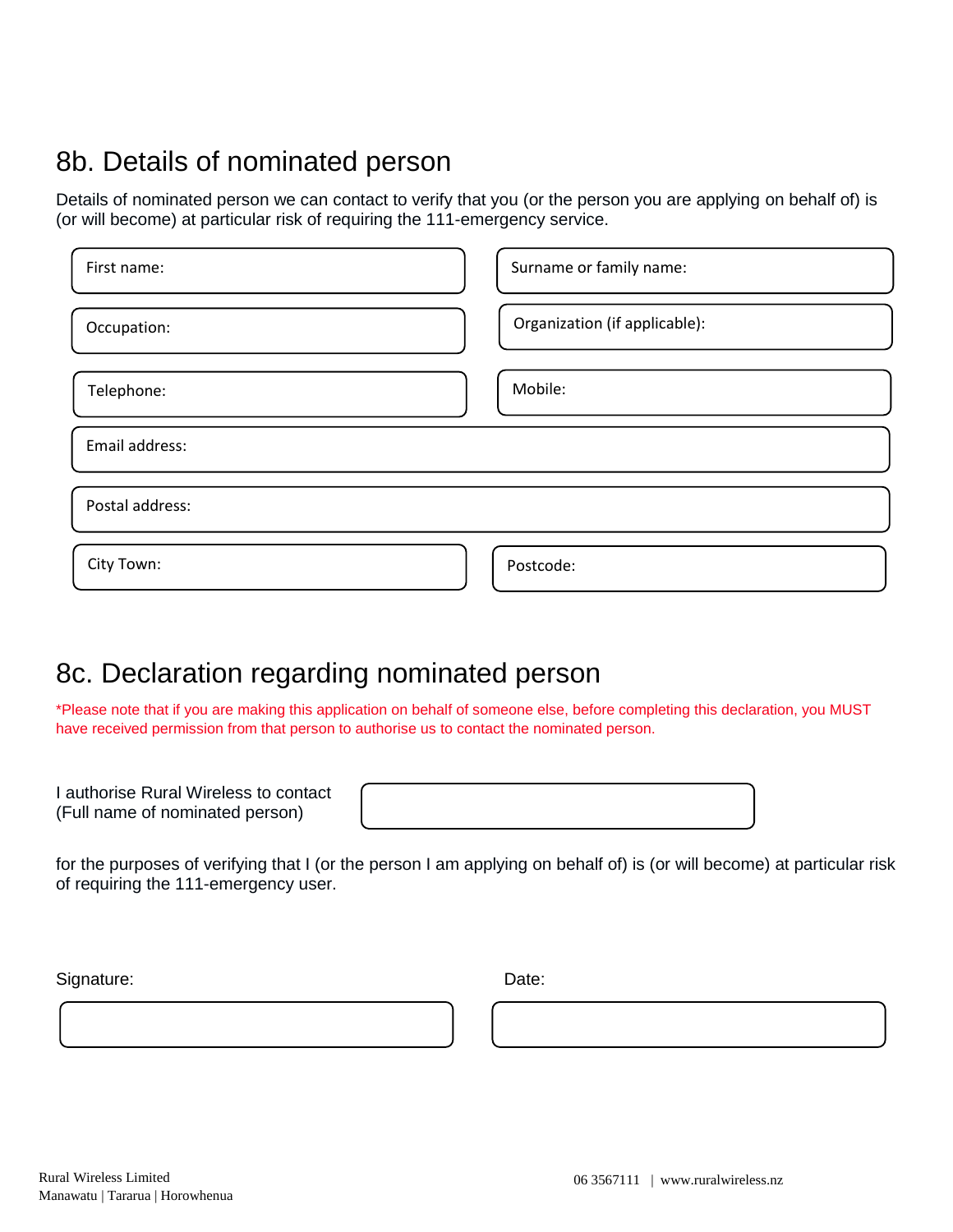## Part D. General declaration

How to complete Part D:

- 1. Read Guidance Note 3 (Provided in Part E)
- 2. Complete the declaration

I acknowledge and declare that, to the best of my knowledge, the information given in this form is correct; I acknowledge and declare that:

Please insert your name here, or the person you are applying on behalf of

- Is (or will become) at particular risk of requiring the 111-emergency service; and
- Does NOT have a means to contact the 111-emergency service at the premises that can be operated for a continuous 8-hour period in the event of a power failure;

I understand that the information I have provided in this form will be stored with Rural Wireless;

I understand that the information I have provided in this form may be shared with relevant third parties for the purposes of providing and managing my service.

Signature: Date: Date: Date: Date: Date: Date: Date: Date: Date: Date: Date: Date: Date: Date: Date: Date: Date: Date: Date: Date: Date: Date: Date: Date: Date: Date: Date: Date: Date: Date: Date: Date: Date: Date: Date: D

## Part E. Guidance

Guidance Note 1:

For a person to be covered by the 111 Contact Code they must be 'at particular risk of requiring the 111 emergency service'. Part B asks for information that will allow us to know that the person who is applying to be covered by the 111 Contact Code is 'at particular risk of requiring the 111-emergency service'. The person could be 'at particular risk' now, or sometime in the near future, and they may be at risk on a temporary or permanent basis.

Q What does 'at particular risk of requiring the 111-emergency service' mean?

A person who is "at particular risk of requiring the 111-emergency service" means a person who is more likely than other people to require the 111-emergency service because of a specific circumstance applicable to that consumer.

The following scenarios illustrate some situations where a person may be considered 'at particular risk' under the 111 Contact Code.

#### Scenario one

Mary and Joe are pensioners living together. These days Joe is unsteady on his feet. He has fallen over a couple of times recently. Mary is active but spends most of her time at home looking after Joe. Mary is worried that the next time Joe falls he might seriously injure himself.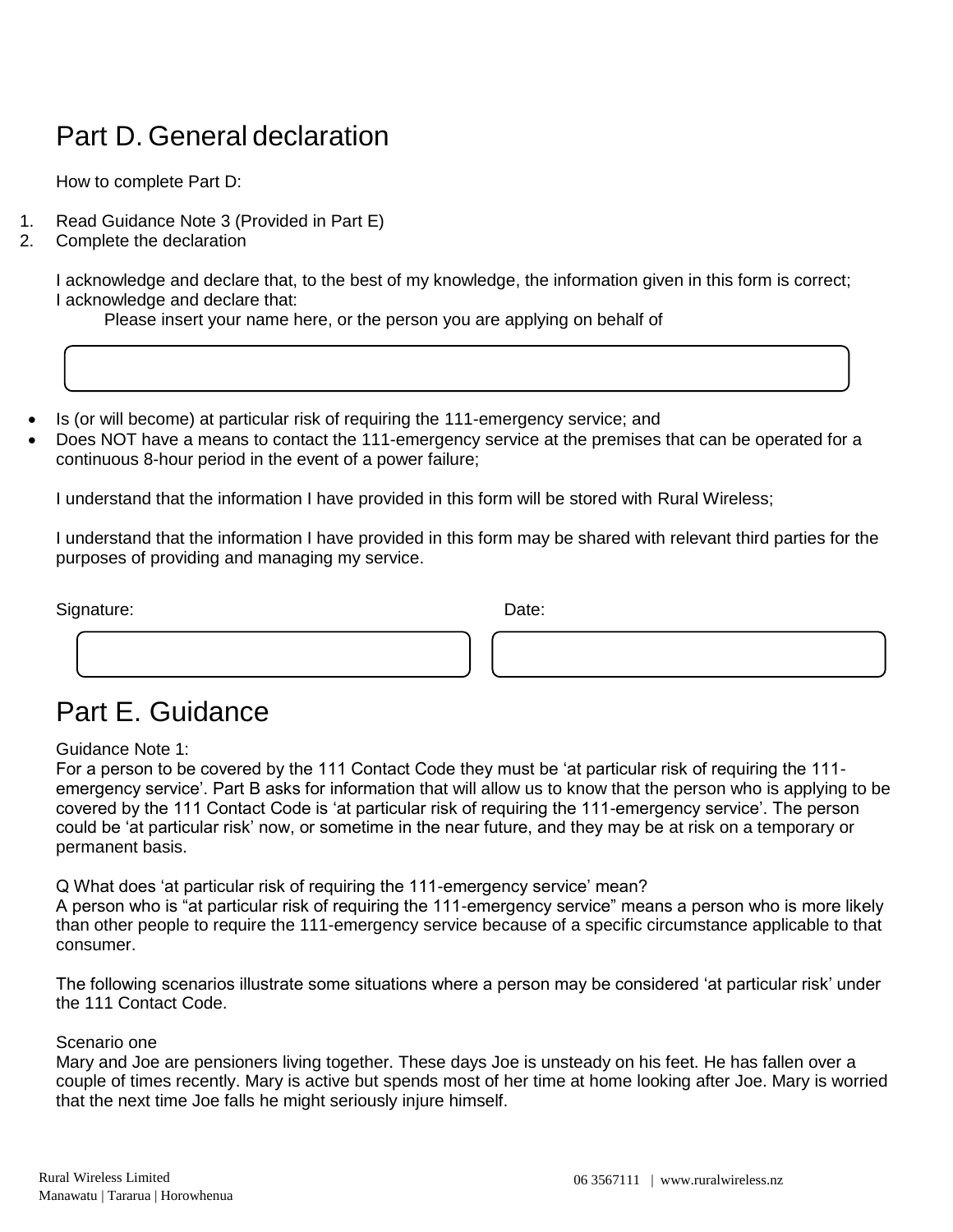#### Scenario two

Fatima has type 2 diabetes and is in the early stages of dementia. Fatima needs to take medication every day to manage her conditions.

#### Scenario three

Jennifer's father has moved back into the family home. He's been verbally and physically abusive to family members in the past and Jennifer is worried that it might happen again.

#### Scenario four

Tane is booked in to have both knees replaced. He lives alone and is worried about complications or a fall and needing to access the 111-emergency service during recovery over the next three months.

Q What do the 'Health', 'Safety' and 'Disability' categories in Question 6 mean?

This question asks you to select which of three categories (health, safety or disability) MOST CLOSELY RELATES to the specific circumstance you (or the person you are applying on behalf of) has that means you (or the person you are applying on behalf of) is at particular risk of requiring the 111-emergency service.

If you tick the 'health' category, this means the specific circumstance that makes you (or the person you are applying on behalf of) at particular risk of requiring the 111-emergency service is related to health. For example, it is a known medical condition.

An example of a specific circumstance that may mean you tick the 'safety' category is family violence. An example of a specific circumstance that may mean you tick the 'disability' category is sensory impairment, intellectual impairment or physical impairment.

Q Do I have to be 'at particular risk' now, or could it be sometime in the future?

A person may not be 'at particular risk' now, but they know they will become 'at particular risk' sometime in the near future.

For example, a person who has a planned surgical operation.

Q How can a person be 'at particular risk' on a temporary or permanent basis?

A person may be 'at particular risk' because they have suffered a physical injury, but the person expects to recover from this injury after a certain period of time. In these circumstances, the person is only 'at particular risk' on a temporary basis.

An example of a person who may be 'at particular risk' on a permanent basis is a person who has congenital blindness and will not recover.

Question 7 asks you to tell us whether the specific circumstance that makes you (or the person you are applying on behalf of) 'at particular risk' is on a temporary or permanent basis.

Guidance Note 2:

Part C asks for information to support the answers given to Q6 and Q7 in Part B.

One of the following must be provided:

- a. sufficient evidence to support that you (or the person you are applying on behalf of) is (or will become) at particular risk of requiring the 111-emergency service; or
- b. the details of a nominated person we can contact to verify that you (or the person you are applying on behalf of) is (or will become) at particular risk of requiring the 111-emergency service.

Q Who can be a 'nominated person'?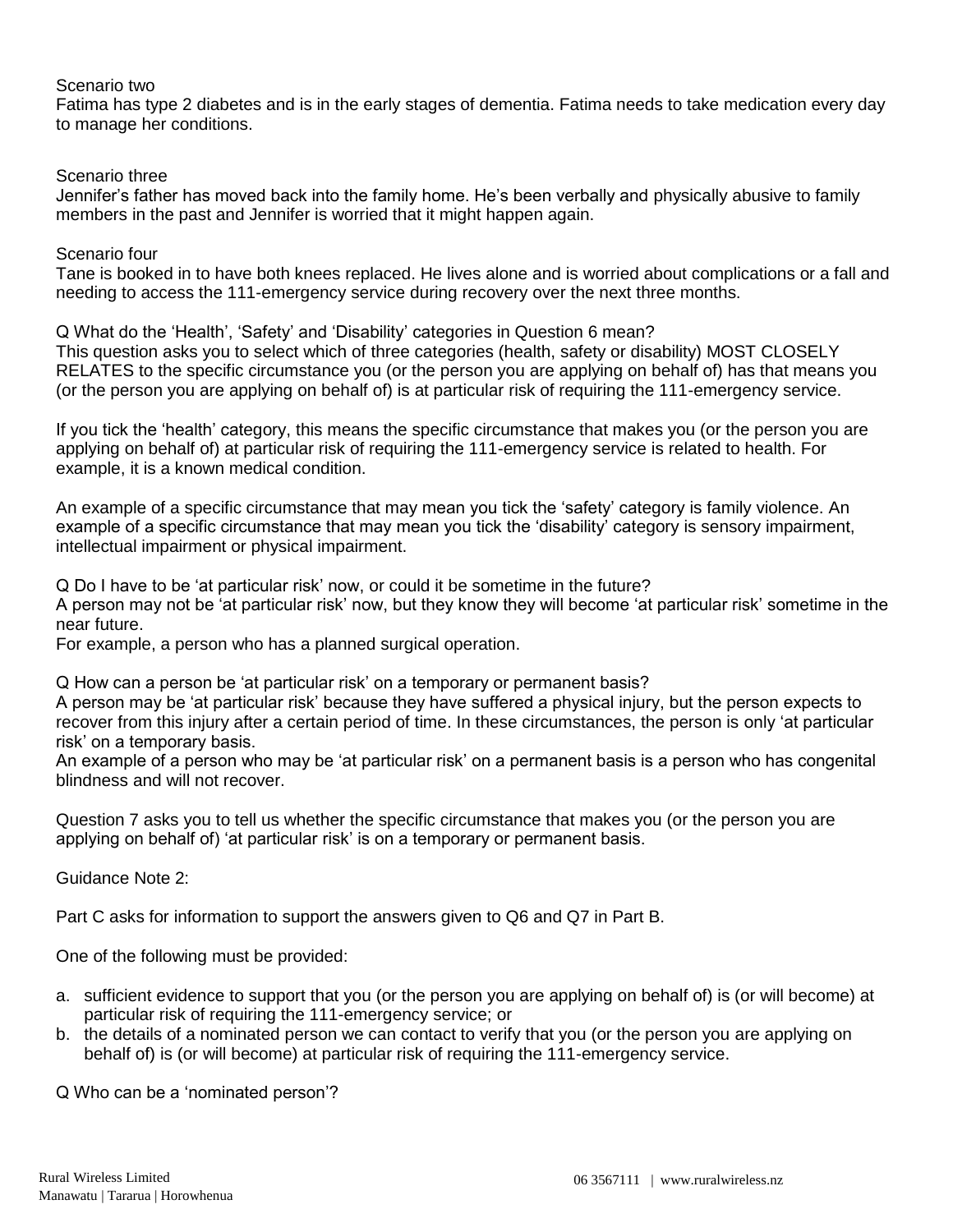A nominated person must be someone who, by virtue of their occupation, is competent to give an opinion on whether you (or the person you are applying on behalf of) is at particular risk of requiring the 111-emergency service.

For example, if the 'health' or 'disability' category has been ticked in response to Q6, then a health practitioner (such as a GP) could be a nominated person. If the 'safety' category has been ticked, then a police officer, a currently registered social worker, a lawyer (with a current practicing certificate), or a family court judge could be a nominated person.

We recommend that before you make your application to us, you (or the person you are applying on behalf of) first contact the nominated person to discuss the application.

Q If I don't provide the details of a nominated person, what sort of evidence must be provided?

It must be sufficient information to show that you (or the person you are applying on behalf of) is (or will become) at particular risk of requiring the 111-emergency service.

Examples of evidence that may be sufficient include:

 A completed Electricity Authority 'Notice of Potential Medically Dependent Consumer (MDC) Status' form, which includes a certification from a DHB, private hospital or GP

accessible from their website here: [https://www.ea.govt.nz/operations/retail/retailers/retailer](https://www.ea.govt.nz/operations/retail/retailers/retailer-obligations/medically-dependant-and-vulnerable-%20customers/)[obligations/medically-dependant-and-vulnerable-](https://www.ea.govt.nz/operations/retail/retailers/retailer-obligations/medically-dependant-and-vulnerable-%20customers/) customers/;

- A protection order;
- a letter from a health practitioner (e.g.., a GP); or
- documentation of impairment (e.g.., an ID card).

Guidance Note 3:

Part D asks you to make some declarations regarding the content you have provided in the application, and to acknowledge that you understand what we (the provider) may do with the information you have provided in the application.

One of the declarations asks you to declare that the person who wants to be covered by the 111 Contact Code:

- Is (or will become) at particular risk of requiring the 111-emergency service (information on what this means is provided in Guidance Note 1); and
- Does not have a means to contact the 111-emergency service that can be operated at the premises for a continuous 8-hour period in the event of a power failure".

Q What is the 111-emergency service?

The 111-emergency service includes the ambulance service, police service and fire and emergency service.

Q What does 'a means to contact the 111-emergency service that can be operated at the premises for a continuous 8- hour period in the event of power failure' mean?

It means that the person has a way of contacting the 111-emergency service at the premises where they live.

The 'means' a person uses to contact the 111-emergency service must be able to work for a continuous (ie non-stop) 8-hour period if used as instructed.

A person will have a way of contacting the 111-emergency service if: